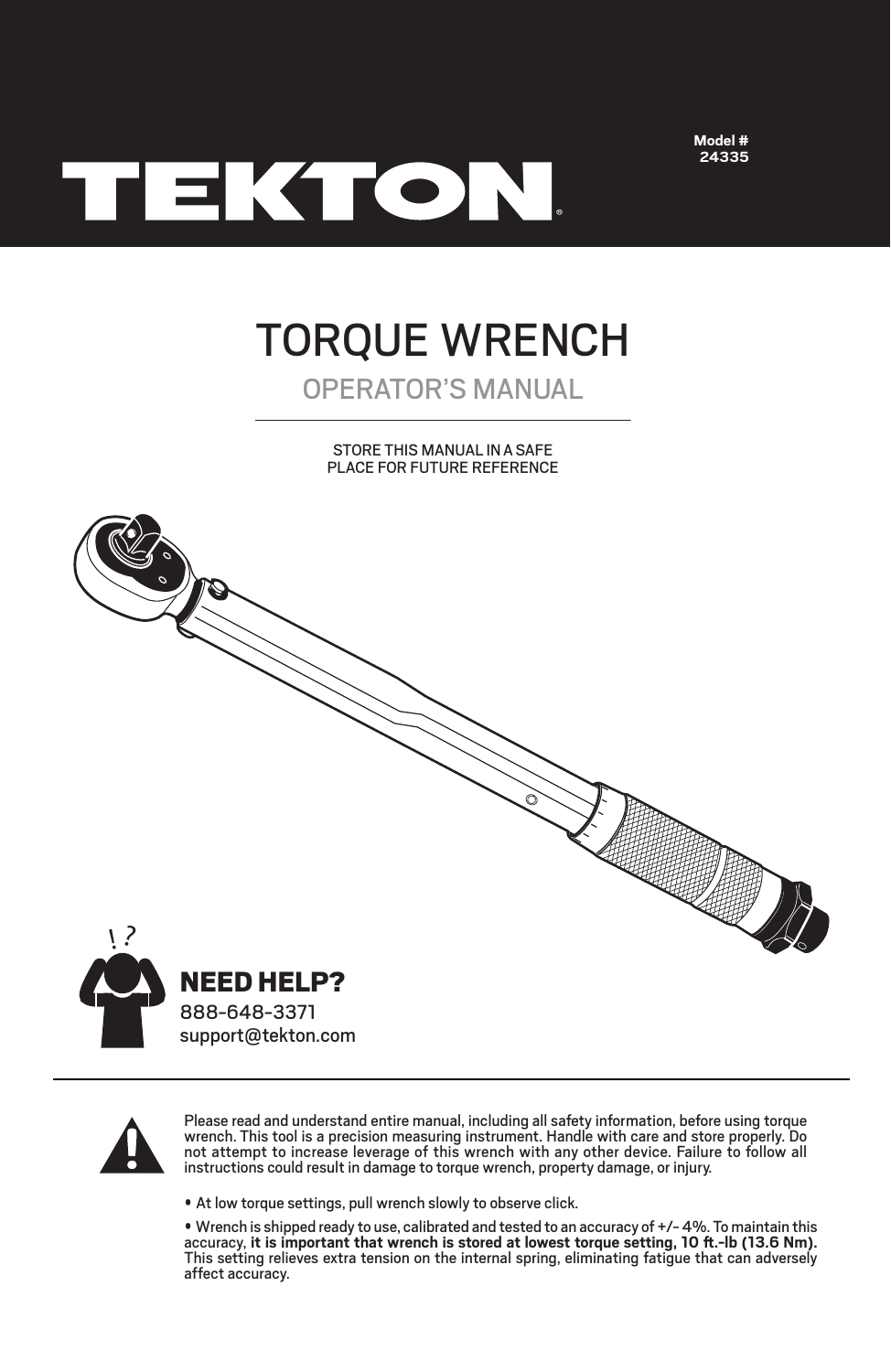# **SETTING TORQUE READING**

This is a dual-range torque wrench marked with foot pounds ( $ft.-lb$ .) and Newton meters ( $Nm$ ) on opposite sides of handle.

The torque scale is marked on the handle body with more precise subdivisions on the knurled handle **(Fig. A)**. In these instructions the handle body scale will be referred to as the "main scale" and the knurled handle scale will be referred to as the "micrometer scale".

|  | Tighten/adjust lock nut and knurled<br>A handle by hand only. |
|--|---------------------------------------------------------------|
|--|---------------------------------------------------------------|

Foot Pounds (Example reading: 95 ft.-lb.)

- 1. Locate lock nut on the end of handle. Unlock knurled handle by turning lock nut counterclockwise.
- 2. COARSE SCALE ADJUSTMENT (Fig. B):<br>Using ft.-lb. scale, turn knurled handle until its top edge is even with the horizontal "90" mark on main scale and the "0" mark on micrometer scale is centered on vertical line of main scale.



- 3. FINE SCALE ADJUSTMENT **(Fig. C)**: The micrometer scale divides the main scale markings into 10 divisions. Every micrometer scale marking equals 1 ft.-lb., also known as the minimum increment. To increase torque from 90 to 95, turn micrometer handle clockwise until "5" mark is centered on vertical line of main scale. 90 ft.-lb. (main scale) + 5 ft.-lb. (micrometer scale) = 95 ft.-lb.
- 4. Lock torque setting by turning lock nut clockwise until snug. Wrench is now set to measure 95 ft.-lb. of torque and ready to use.

### **Newton Meters (Example reading: 80.0 Nm)**

Setting desired torque on the Nm scale uses the same procedure described above for ft.-Ib. scale. The micrometer scale divides the main scale markings into 10 divisions. Every micrometer scale marking equals 1.36 Nm, also known as the minimum increment.

To set a torque value of 80.0 Nm, turn knurled micrometer handle until top is aligned with "67.8" mark on main scale and the "0" mark on micrometer scale is centered on vertical line of main scale. To increase torque from 67.8 Nm to 80.0 Nm, turn micrometer handle clockwise until the "9" mark is centered on vertical line of main scale. 80.0 Nm - 67.8 Nm = 12.2 Nm. 12.2 Nm ÷ 1.36 ≈ 9 micrometer scale markings. Wrench is now set to measure 80.0 Nm of torque and ready to use.

## **WRENCH OPERATION**

**Fig. D** illustrates the basic operation of the torque wrench. For accurate operation, grasp the knurled handle only and apply pulling force. When the desired torque setting is reached, the roller bearing and roller pin will roll over each other, causing a click you can hear and feel. NOTE: At low torque settings, click can be subtle. Use wrench in a quiet environment.

- 1. Install proper socket/attachment to square drive. Place socket on nut/bolt to be tightened.
- 2. Operate torque wrench the same as a standard socket wrench to tighten nut/bolt. As nut/bolt becomes snug, slow operation to a smooth, steady pull. Operating wrench too quickly or with too much force may cause you to miss the exact torque setting. At the instant the wrench clicks, torque setting has been reached. Stop pulling wrench and release pressure on handle. Do not continue to pull after torque setting is reached. Doing so will overtighten the nut/bolt and could damage wrench. Once pressure is released from the handle, wrench will automatically reset for next operation. NOTE: At low torque settings, use extra care to release wrench at the proper point after it clicks.
- 3. Wrench does not measure torque below 10 ft.-lb. (13.6 Nm).
- 4. Do not use wrench to break free stuck fasteners.

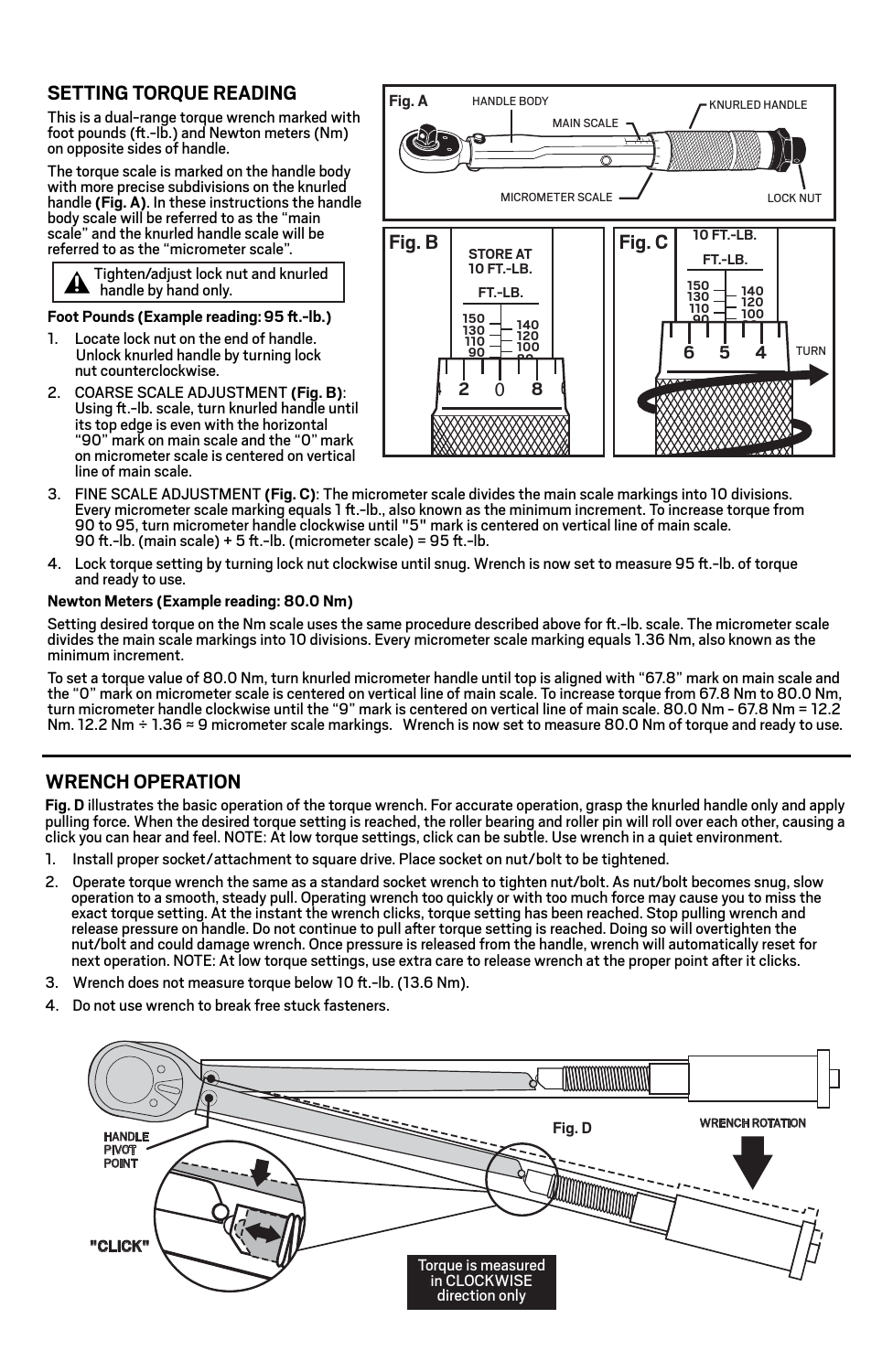# **MAINTENANCE AND STORAGE**

**TORQUE UNIT CONVERSION TABLE**

- 1. If wrench has not been used for a long period of time, operate it several times at a low torque setting.This will allow internal lubricant to recoat moving parts.
- 2. When wrench is not in use, keep adjustment at lowest torque setting, 10 ft.-lb. (13.6 Nm) (Fig. E). Do not turn handle below lowest torque setting.
- 3. This wrench is a precision measuring instrument. Take care to operate wrench correctly. Store in a clean, dry environment.
- 4. Clean wrench by wiping with a clean, dry, lint-free cloth. Do not immerse in any type of liquid or cleaner. This may damage the internal components of the wrench.



**NEWTON METERS (Nm)** 11.29 16.94 22.59

197.72 203.37

**FOOT POUNDS**

**INCH POUNDS**

> 145.83 150.00

1750 1800

### 60 120 180 **INCH POUNDS (in.-lb.)** 6.78 13.55 20.33 **NEWTON METERS (Nm)** 5 10 15 **FOOT POUNDS (.-lb.) INCH POUNDS (in.-lb.)** 10 20 30 **NEWTON METERS (Nm)** 7.37 14.75 22.12 **FOOT POUNDS (.-lb.)**

| $(ft.-lb.)$                                                                                                                                                                                | $(in - lb.)$                                                                                                                                                                                                                | (Nm)                                                                                                                                                                                                                                                                                      | (Nm)                                                                                                                                   | $(ft.-lb.)$                                                                                                                                                                                      | $(in - lb.)$                                                                                                                                                                                                            | $(in - lb.)$                                                                                                                                                                                                                                       | $(ft.-lb.)$                                                                                                                                                                                                                                                                                                     | (Nm)                                                                                                                                                                                                                                                                                                                   |
|--------------------------------------------------------------------------------------------------------------------------------------------------------------------------------------------|-----------------------------------------------------------------------------------------------------------------------------------------------------------------------------------------------------------------------------|-------------------------------------------------------------------------------------------------------------------------------------------------------------------------------------------------------------------------------------------------------------------------------------------|----------------------------------------------------------------------------------------------------------------------------------------|--------------------------------------------------------------------------------------------------------------------------------------------------------------------------------------------------|-------------------------------------------------------------------------------------------------------------------------------------------------------------------------------------------------------------------------|----------------------------------------------------------------------------------------------------------------------------------------------------------------------------------------------------------------------------------------------------|-----------------------------------------------------------------------------------------------------------------------------------------------------------------------------------------------------------------------------------------------------------------------------------------------------------------|------------------------------------------------------------------------------------------------------------------------------------------------------------------------------------------------------------------------------------------------------------------------------------------------------------------------|
| 5<br>10<br>15<br>20<br>25<br>30<br>35<br>40<br>45<br>50<br>55<br>60<br>65<br>70<br>75<br>80<br>85<br>90<br>95<br>100<br>105<br>110<br>115<br>120<br>125<br>130<br>135<br>140<br>145<br>150 | 60<br>120<br>180<br>240<br>300<br>360<br>420<br>480<br>540<br>600<br>660<br>720<br>780<br>840<br>900<br>960<br>1020<br>1080<br>1140<br>1200<br>1260<br>1320<br>1380<br>1440<br>1500<br>1560<br>1620<br>1680<br>1740<br>1800 | 6.78<br>13.55<br>20.33<br>27.11<br>33.89<br>40.67<br>47.45<br>54.23<br>61.01<br>67.79<br>74.56<br>81.34<br>88.12<br>94.90<br>101.68<br>108.46<br>115.24<br>122.02<br>128.80<br>135.58<br>142.36<br>149.13<br>155.91<br>162.69<br>169.47<br>176.25<br>183.03<br>189.81<br>196.59<br>203.37 | 10<br>20<br>30<br>40<br>50<br>60<br>70<br>80<br>90<br>100<br>110<br>120<br>130<br>140<br>150<br>160<br>170<br>180<br>190<br>200<br>210 | 7.37<br>14.75<br>22.12<br>29.50<br>36.87<br>44.25<br>51.63<br>59.00<br>66.38<br>73.75<br>81.13<br>88.50<br>95.88<br>103.25<br>110.63<br>118.01<br>125.38<br>132.76<br>140.13<br>147.51<br>154.88 | 88.51<br>177.01<br>265.52<br>354.03<br>442.53<br>531.04<br>619.55<br>708.06<br>796.56<br>885.07<br>973.58<br>1062.09<br>1150.59<br>1236.10<br>1327.61<br>1416.12<br>1504.62<br>1593.13<br>1681.64<br>1770.15<br>1858.65 | 100<br>150<br>200<br>250<br>300<br>350<br>400<br>450<br>500<br>550<br>600<br>650<br>700<br>750<br>800<br>850<br>900<br>950<br>1000<br>1050<br>1100<br>1150<br>1200<br>1250<br>1300<br>1350<br>1400<br>1450<br>1500<br>1550<br>1600<br>1650<br>1700 | 8.34<br>12.50<br>16.67<br>20.83<br>25.00<br>29.17<br>33.33<br>37.50<br>41.67<br>45.83<br>50.00<br>54.16<br>58.33<br>62.50<br>66.67<br>70.83<br>75.00<br>79.16<br>83.33<br>87.50<br>91.67<br>95.83<br>100.00<br>104.16<br>108.33<br>112.50<br>116.67<br>120.83<br>125.00<br>129.16<br>133.33<br>137.50<br>141.67 | 11.29<br>16.94<br>22.59<br>28.24<br>33.89<br>39.54<br>45.19<br>50.84<br>56.49<br>62.14<br>67.79<br>73.44<br>79.09<br>84.73<br>90.38<br>96.03<br>101.68<br>107.33<br>112.98<br>118.63<br>124.28<br>129.93<br>135.58<br>141.23<br>146.88<br>152.53<br>158.17<br>163.82<br>169.47<br>175.12<br>180.77<br>186.42<br>192.07 |

| <b>CONVERSIONS</b> |                  |                 |  |  |  |  |
|--------------------|------------------|-----------------|--|--|--|--|
| $1 ft.-lb. =$      | $1$ in $-lb =$   | $1 Nm =$        |  |  |  |  |
| 0.138 m-kg         | $0.0833$ ft.-lb. | $0.737$ ft.-lb. |  |  |  |  |
| 12.0 in.-lb.       | 0.113 Nm         | 8.85 in -lh.    |  |  |  |  |
| $1.35$ Nm          | 0.0115 m-kg      | 0.102 m-kg      |  |  |  |  |
| 13.8 cm-kg         | $1.15$ cm- $kg$  | 10.2 cm-kg      |  |  |  |  |
|                    |                  |                 |  |  |  |  |